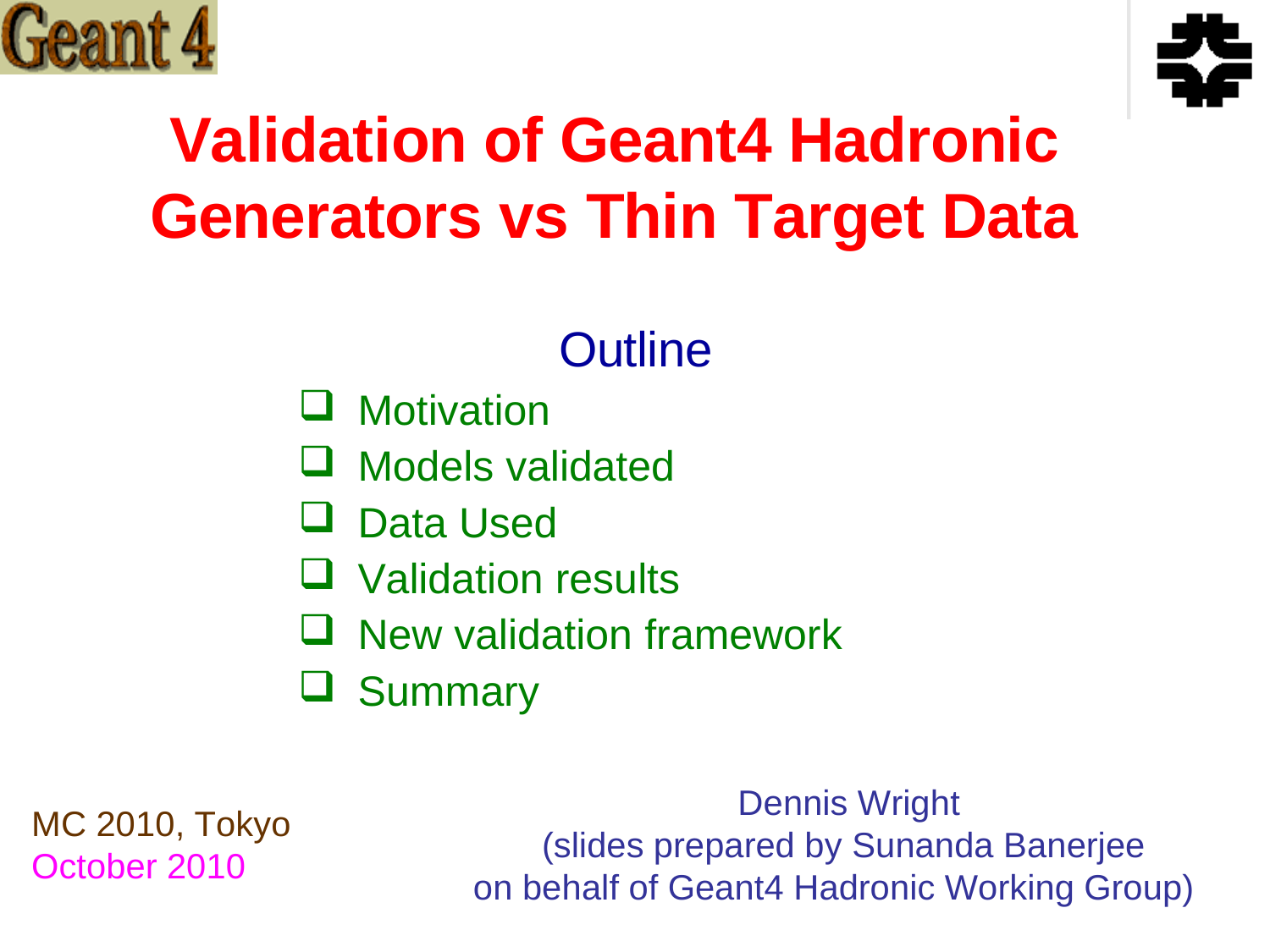

## **Motivation**



- **□ Geant4 provides a large number of models to describe** hadronic interactions over the entire energy spectrum
	- Quark-gluon string models which are valid for high energy interactions (E > 10 GeV): QGS, FTF
	- Cascade models to describe medium to low energy interactions (E: 1-10 GeV): Bertini, Binary
	- Precompound and de-excitation model for low energy interactions: Preco
	- Parametrized models describing broad energy domains: LEP, **HEP**
- $\Box$  It is essential to find the range of application of these models.
- $\Box$  Validation of physics models is an integral part of commissioning the models in Geant4 applications and is done by comparing their predictions with published thin target data.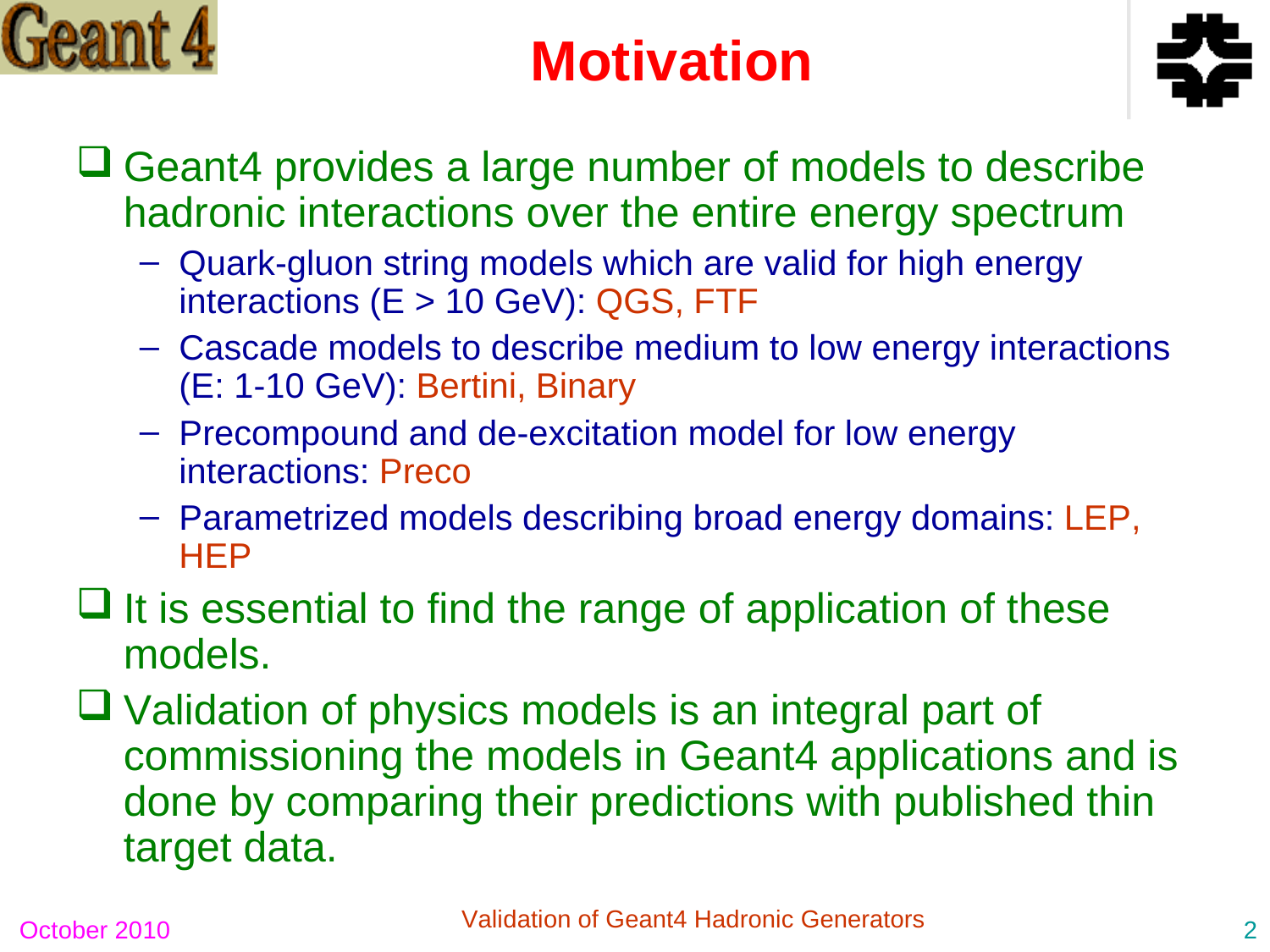

## **Physics List**



- $\Box$  Since none of the models within Geant4 could explain all physics processes, it is customary to register several physics processes in a list.
	- EM processes are usually valid over the entire energy domain with each process described separately, e.g., pair production, Compton scattering, …
	- Hadronic processes are valid over a finite energy domain. Two models may have validity over an overlapping energy region
- □ LHC experiments have chosen QGSP\_BERT physics list as the default physics list
	- $-$  Uses Bertini, LEP, QGSP for  $\pi^{\pm}$ , K and p/n
	- LEP/HEP (GHEISHA) for all others

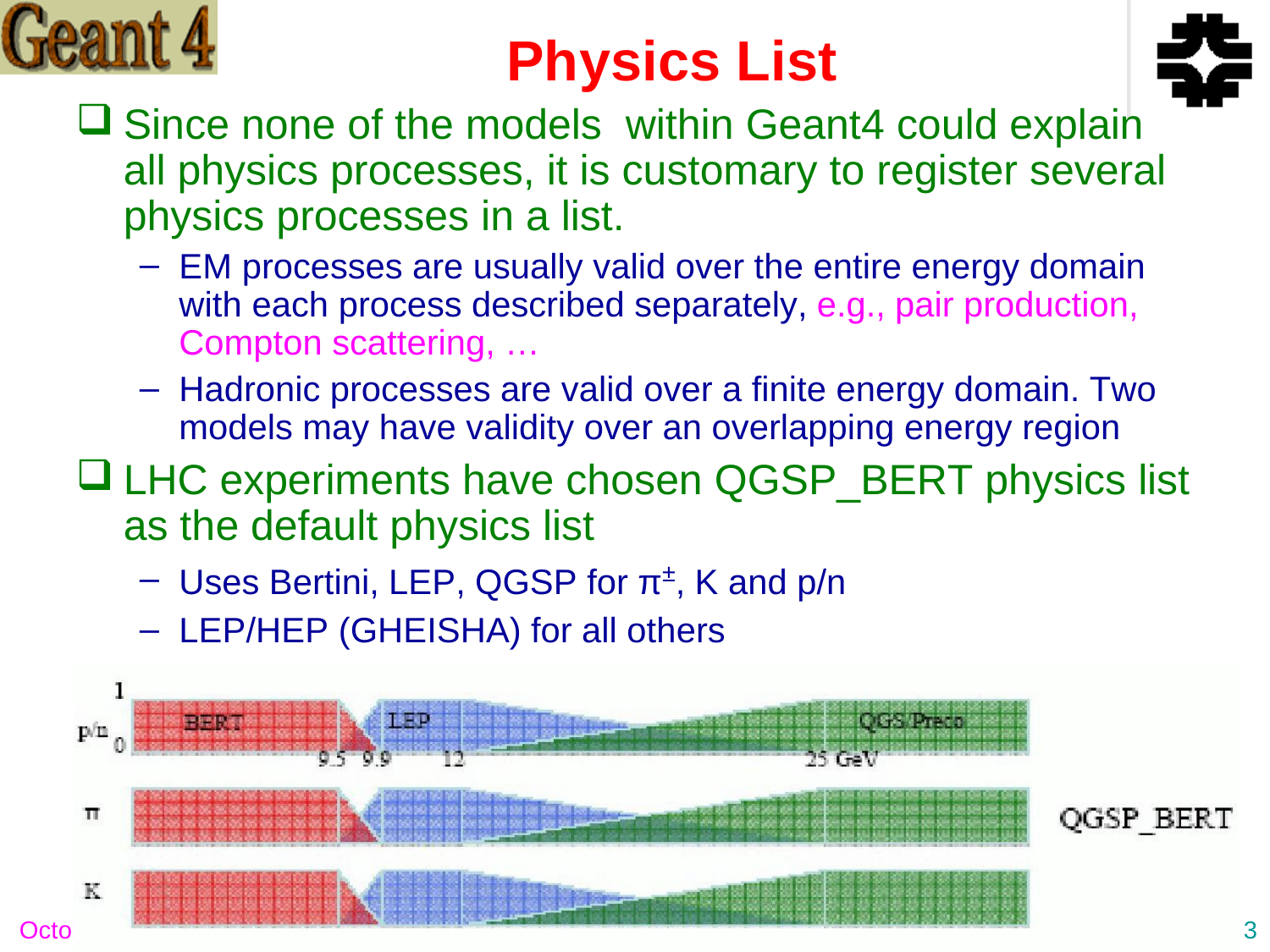

## **Models Validated**



- **We have compared data with the predictions of several models using Geant4 version 9.3.p01**
- **Primary set:**
	- **QGS: Quark gluon string model and is intended for incident energy above 12 GeV**
	- **Bertini Cascade: Bertini intra-nuclear cascade model intended for incident energy below 9 GeV**
	- **LEP: Low energy parametrized model derived from GHEISHA and is intended for incident energies below 25 GeV**
- **Auxiliary set:**
	- **Binary Cascade: An intra-nuclear cascade model intended for incident energy below 5 GeV**
	- **CHIPS: Quark level event generator based on Chiral Invariant phase space model (works at all energies)**
	- **FTF: Fritiof model implementation intended for incident energy above 4 GeV**
- **The limits are results of validations and compromises**
- **In recent validation with LHC calorimeters, it was found that existing physics lists ought to be improved in the energy range 5-25 GeV. So some of the models are tested beyond their validity range**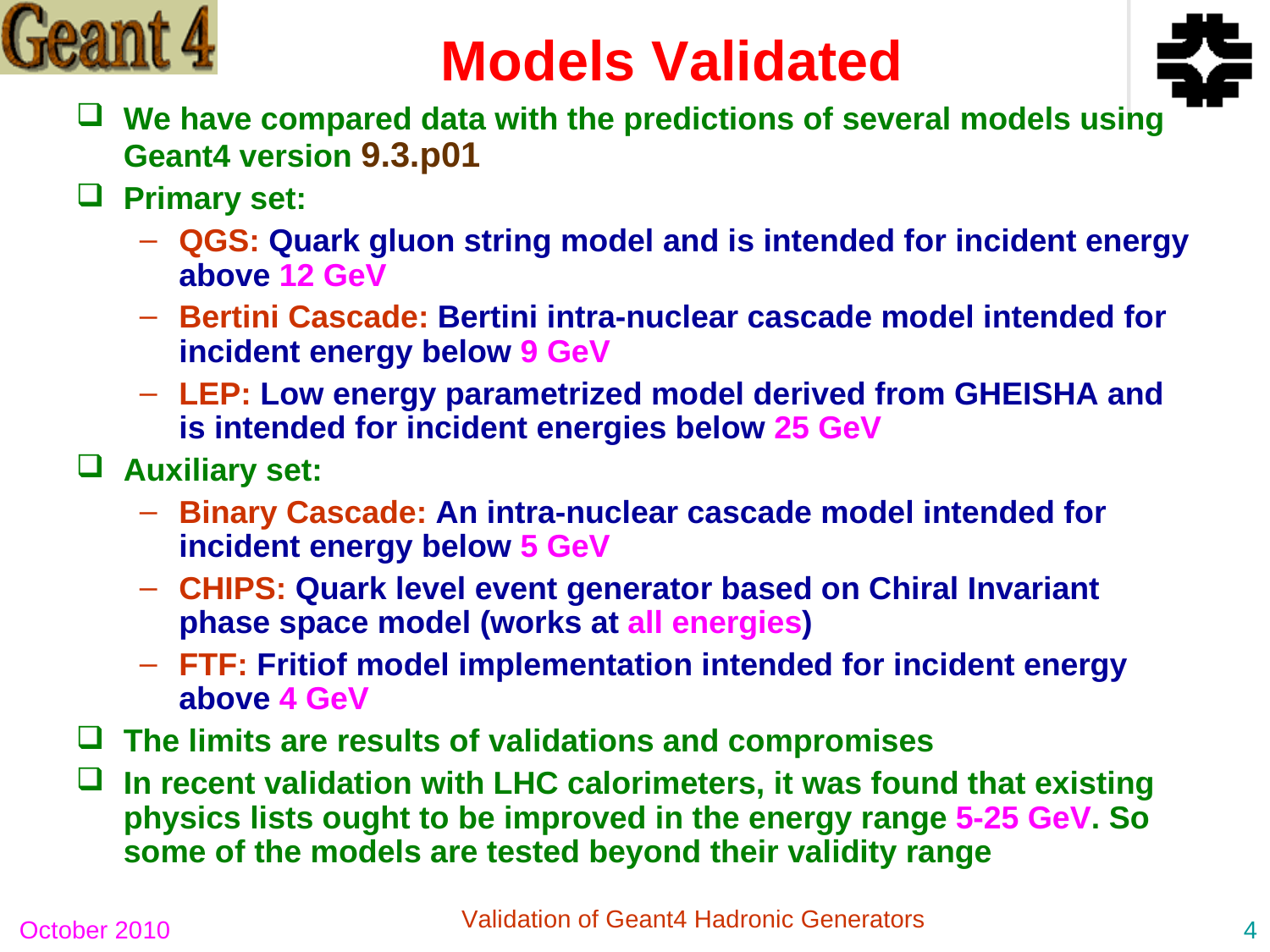



Data from Saturne (S. Leary *et al.*); GSI Synchrotron (C. Villagrasa-Canton *et* 

- **Double differential cross section for neutron production**
- **Isotope production**

#### **Data Set from ITEP: (Yu. D. Bayukov** *et.al***.,)**

- **Measurements exist for Lorentz invariant differential cross section as a function of kinetic energy at some fixed angles**
- **Inclusive p and n production at 4-29 different angles in 8-9 kinetic energy bins in p/π<sup>+</sup> /π- -nucleus collision (12 targets from Be to U) with beam momenta of 1-9 GeV/c**
- **Statistical errors 1-10% and systematic uncertainties 5-6%**

#### **Data from HARP experiment: (M.G. Catanesi** *et al.***)**

- **Double differential distribution of inclusive pion production at large (0.35 2.15 rad) and forward (0.03 – 0.21 rad) with proton, π<sup>±</sup> beam between 3-15 GeV/c for a number of nuclear targets from Be to Pb**
- **Authors quote statistical errors 1-10% and systematic uncertainties ~ 10%**

#### **Data set from BNL E-802: (T. Abbott** *et al.***)**

- **Inclusive π<sup>±</sup> , K<sup>±</sup> and proton production from p beams at 14.6 GeV/c on a variety of nuclear targets (Be … Au)**
- **Quantities measured are Lorentz invariant differential cross sections as a function of transverse mass (m<sup>T</sup> ) in bins of rapidity (y)**

a Data quality. Statistical ETTOL SCANdation of Gealth Hadronic Generators <sup>70</sup><br>October 2010 **Data quality: statistical error 5-30%; systematic uncertainty 10-15%**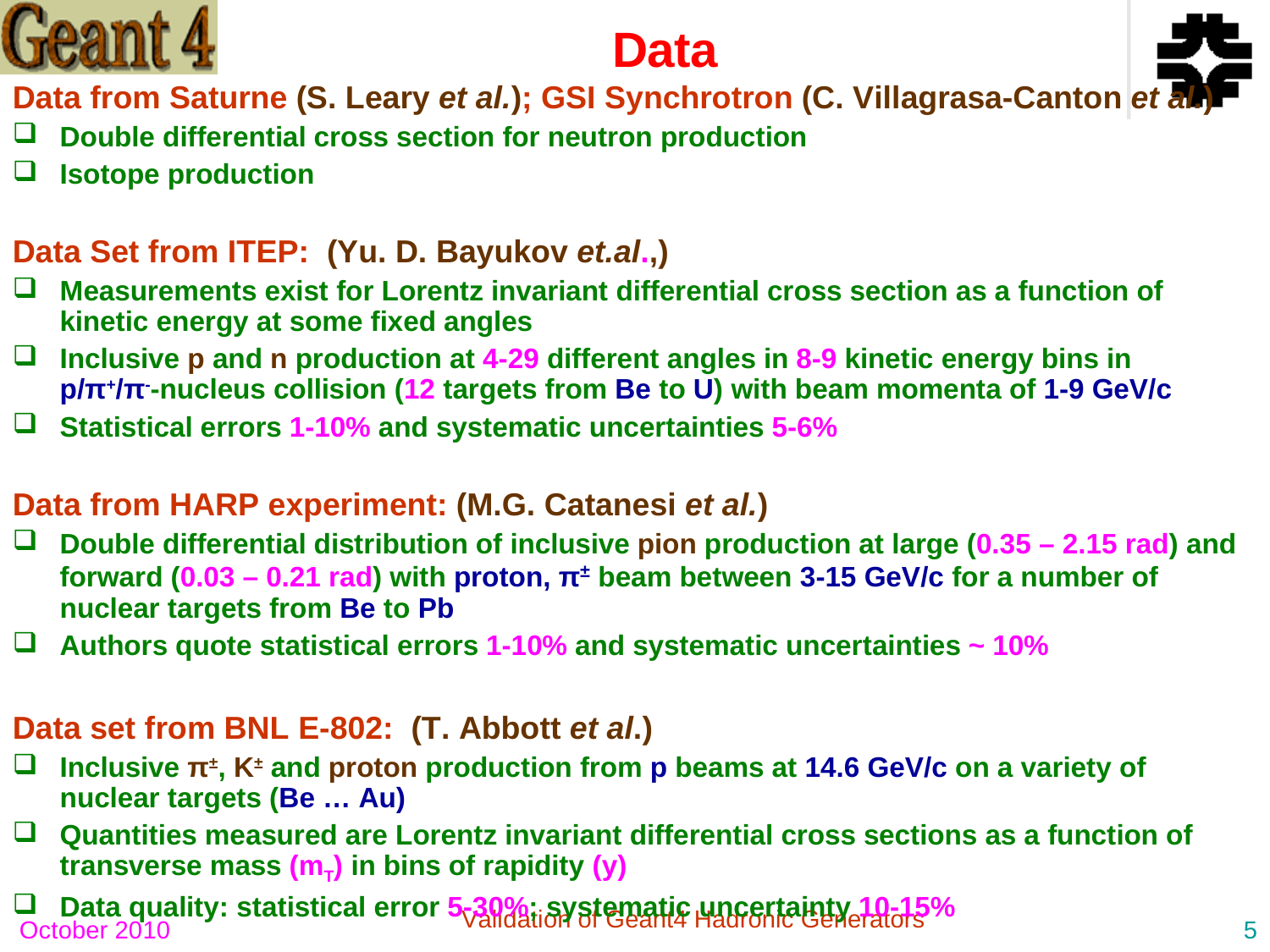## **Geant 4 Neutron production in p+Fe at 0.8 GeV**





October 2010 Contract of Geant4 Hadronic Generators Contract on Section of Geant4 Hadronic Generators The cascade models and in particular Binary (and Liege, a cascade model from that origin) describe the data rather well at all angles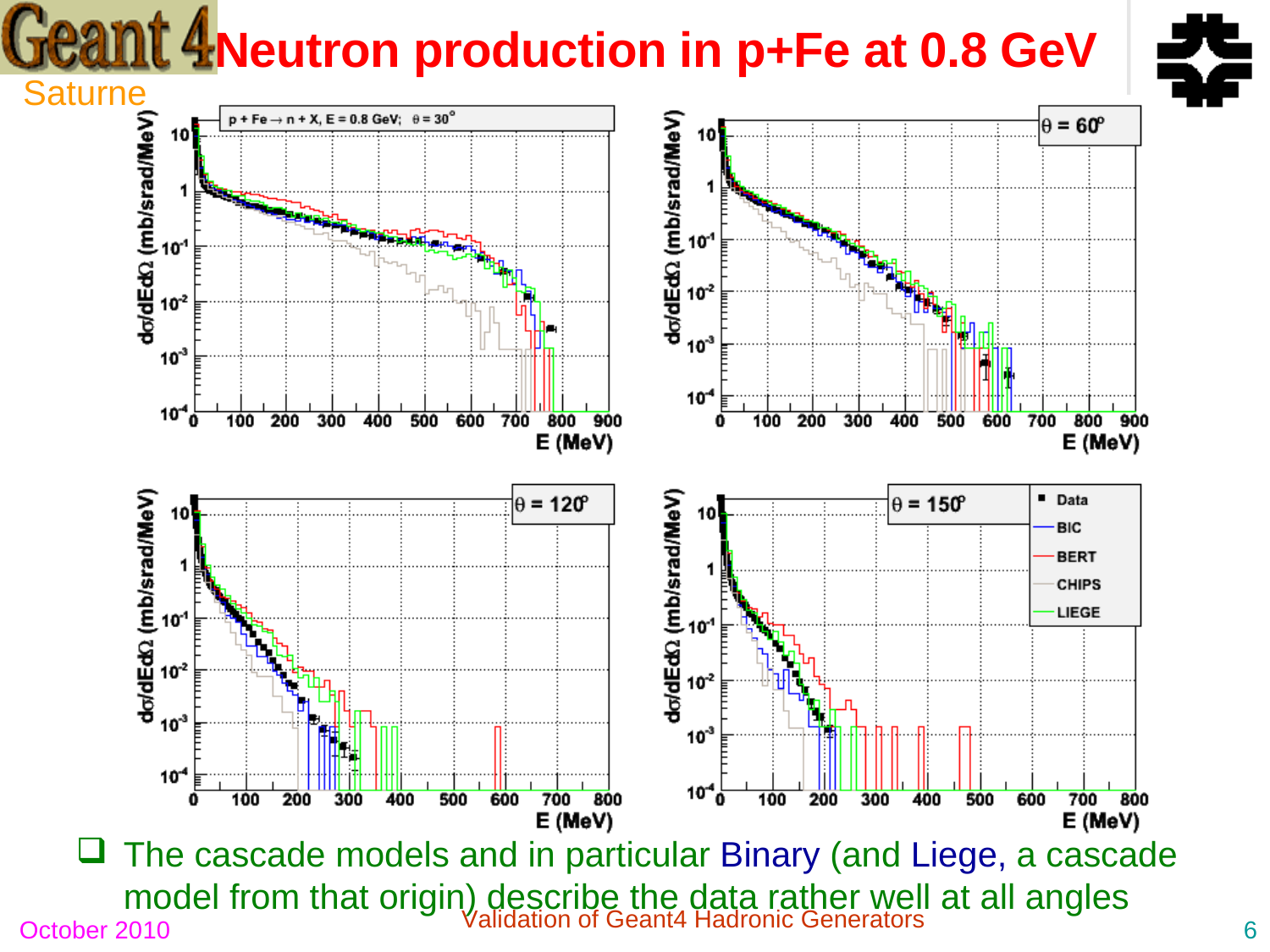## **Isotope Production in p+Fe at 0.75 GeV**





 Three cascade models, BIC (binary cascade with multifragmentation model on), BERT (Bertini Cascade) and BIC\_ion (binary cascade model with multi-frgmentation off) are compared.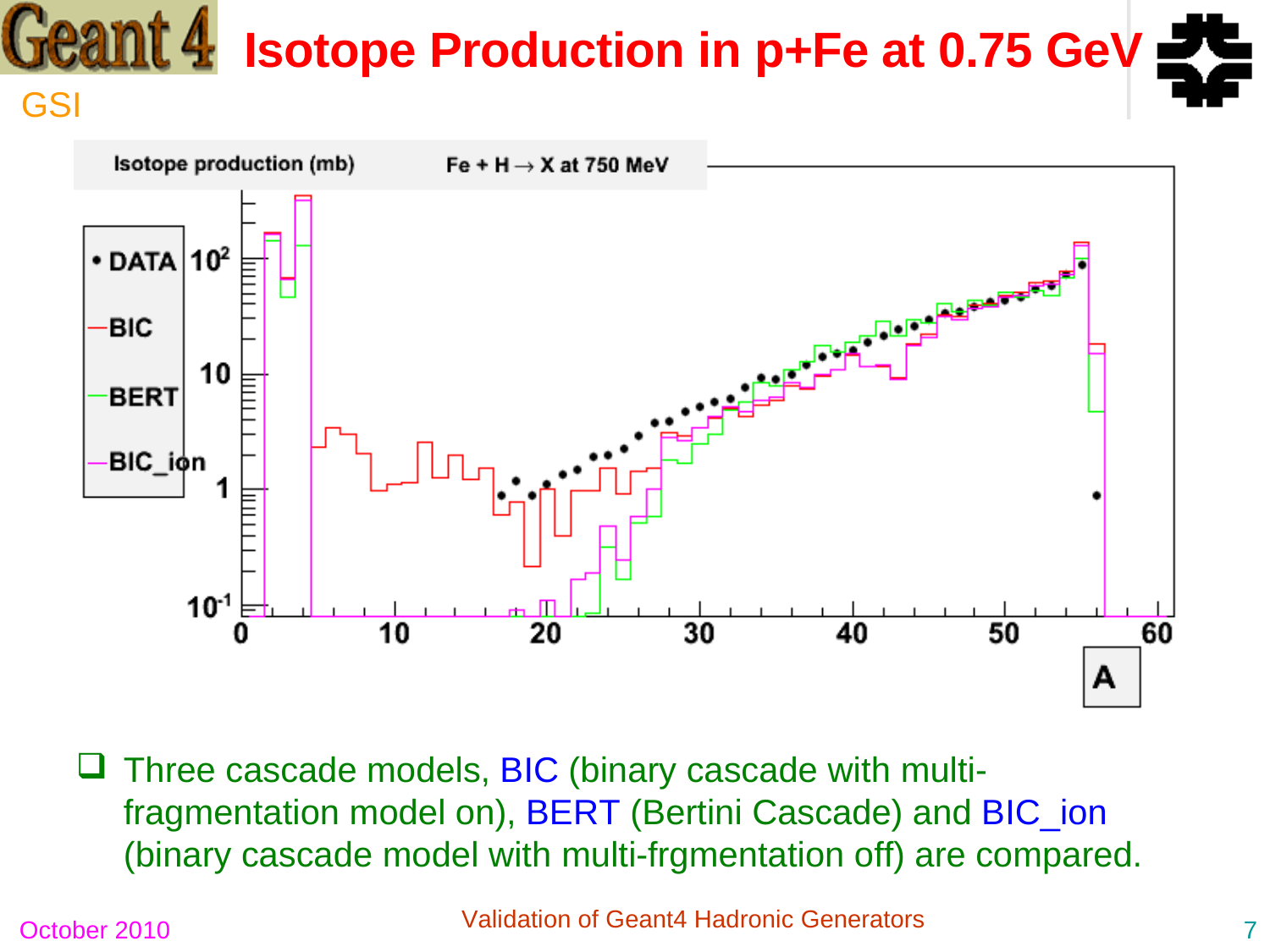

- $\Box$  Bertini and FTF provide the best agreement
- $\Box$  LEP over-estimates at high energy and has poor agreement at low energy
- $\Box$  CHIPS over-estimates at high energies
- October 2010 **Validation of Geant4 Hadronic Generators** 8 Binary good only in the forward hemisphere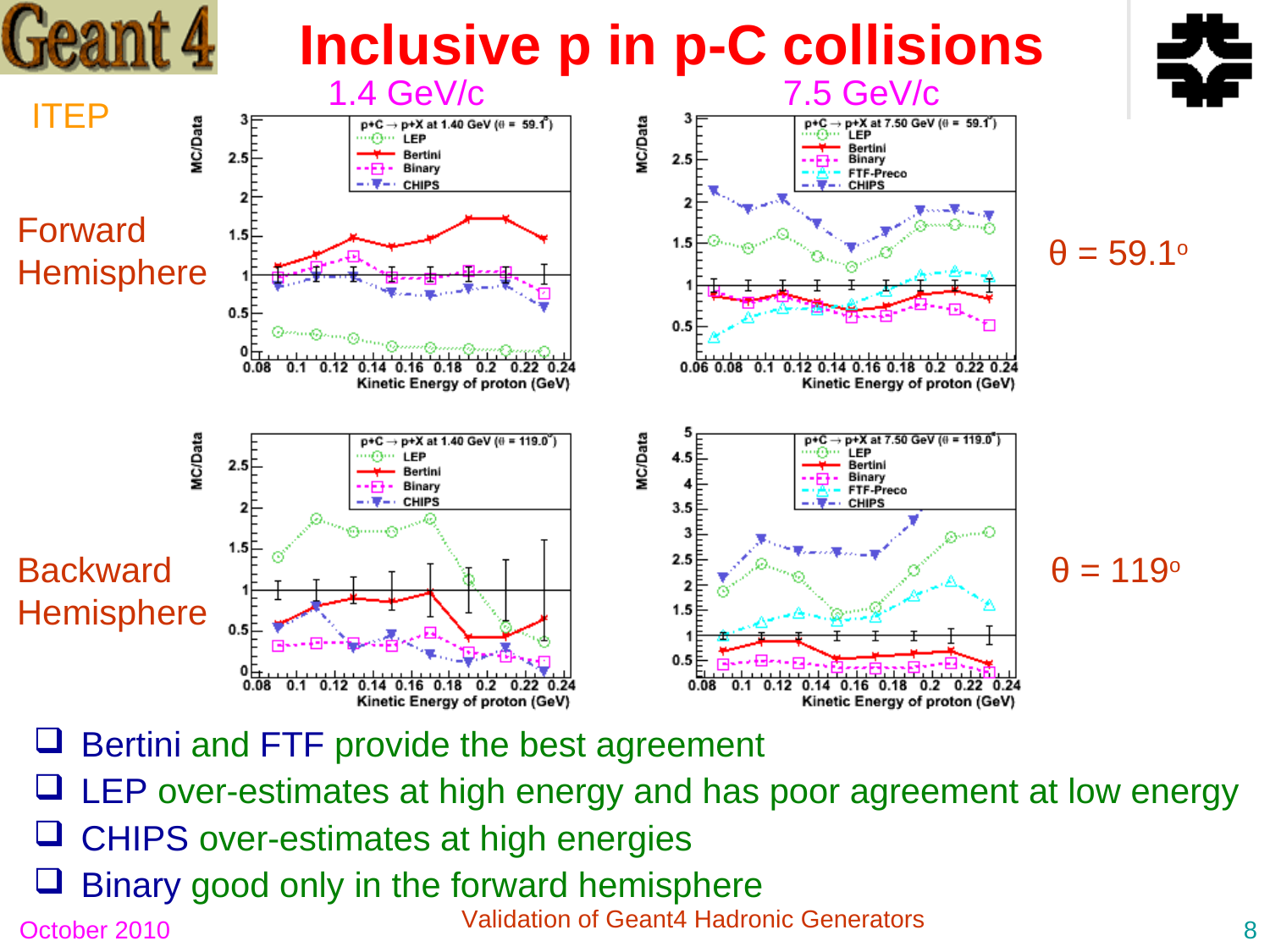

- $\Box$  Bertini OK in forward hemisphere; over-estimates in the backward
- $\Box$  LEP is OK only at high energy
- CHIPS and Binary predictions are below the data
- October 2010 **Validation of Geant4 Hadronic Generators** 9 **T** FTF-Preco provides the best prediction at 5 GeV/c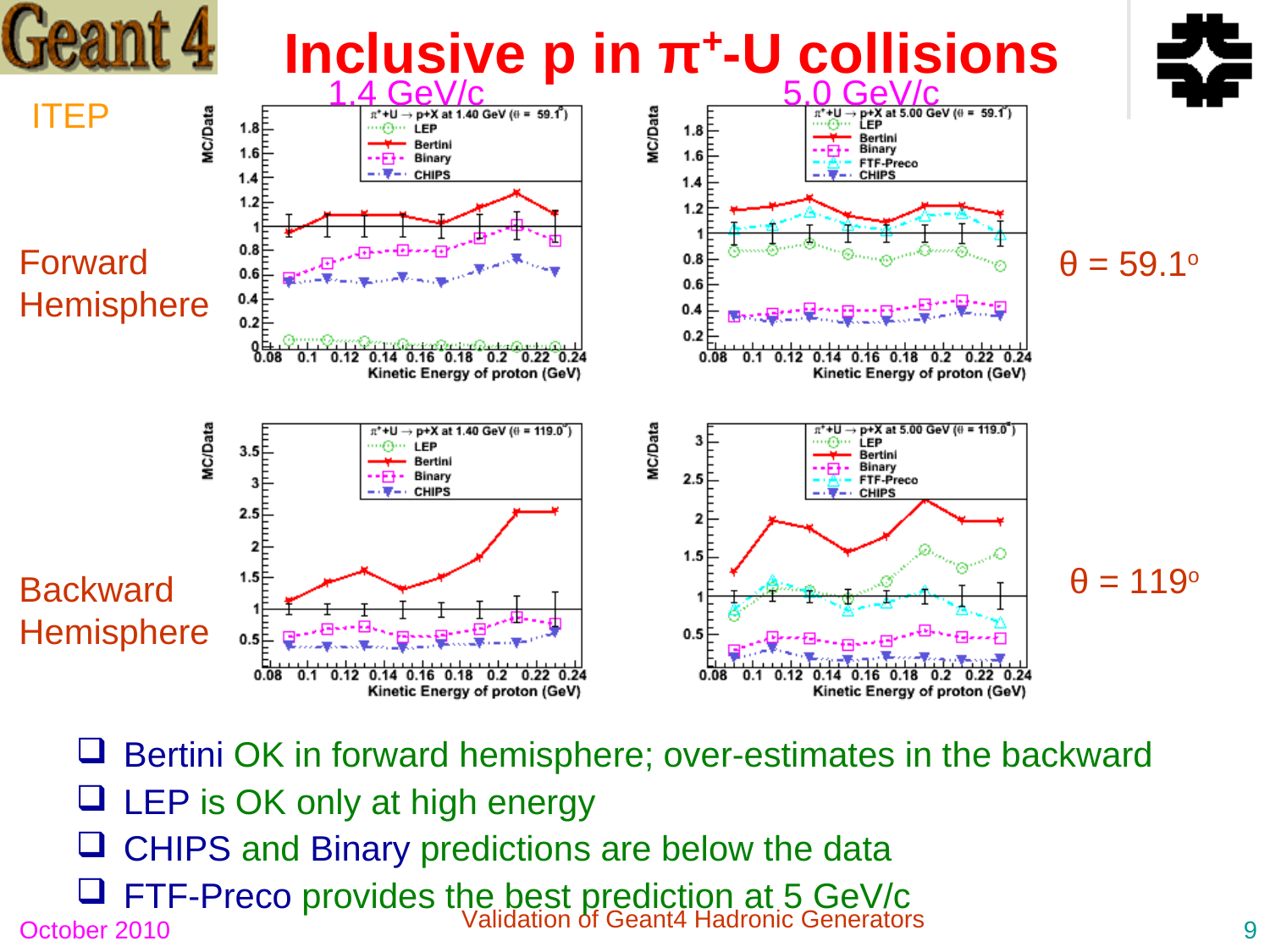## **Inclusive n in π- -A collisions**





October 2010 **Validation of Geant4 Hadronic Generators** 10 FTF-Preco predicts smaller cross section for soft neutrons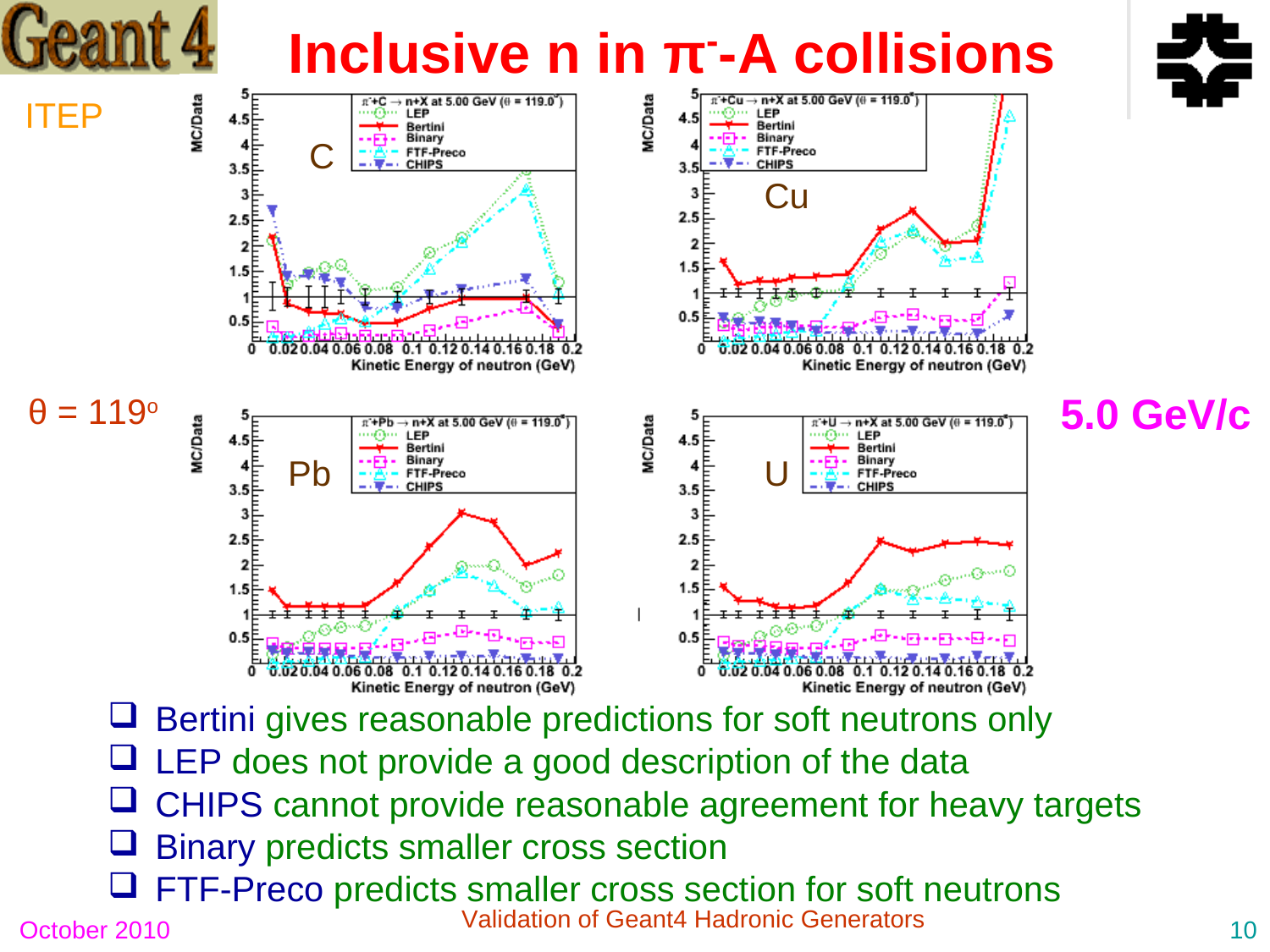## **Forward Production of π<sup>±</sup> in π-C collisions**

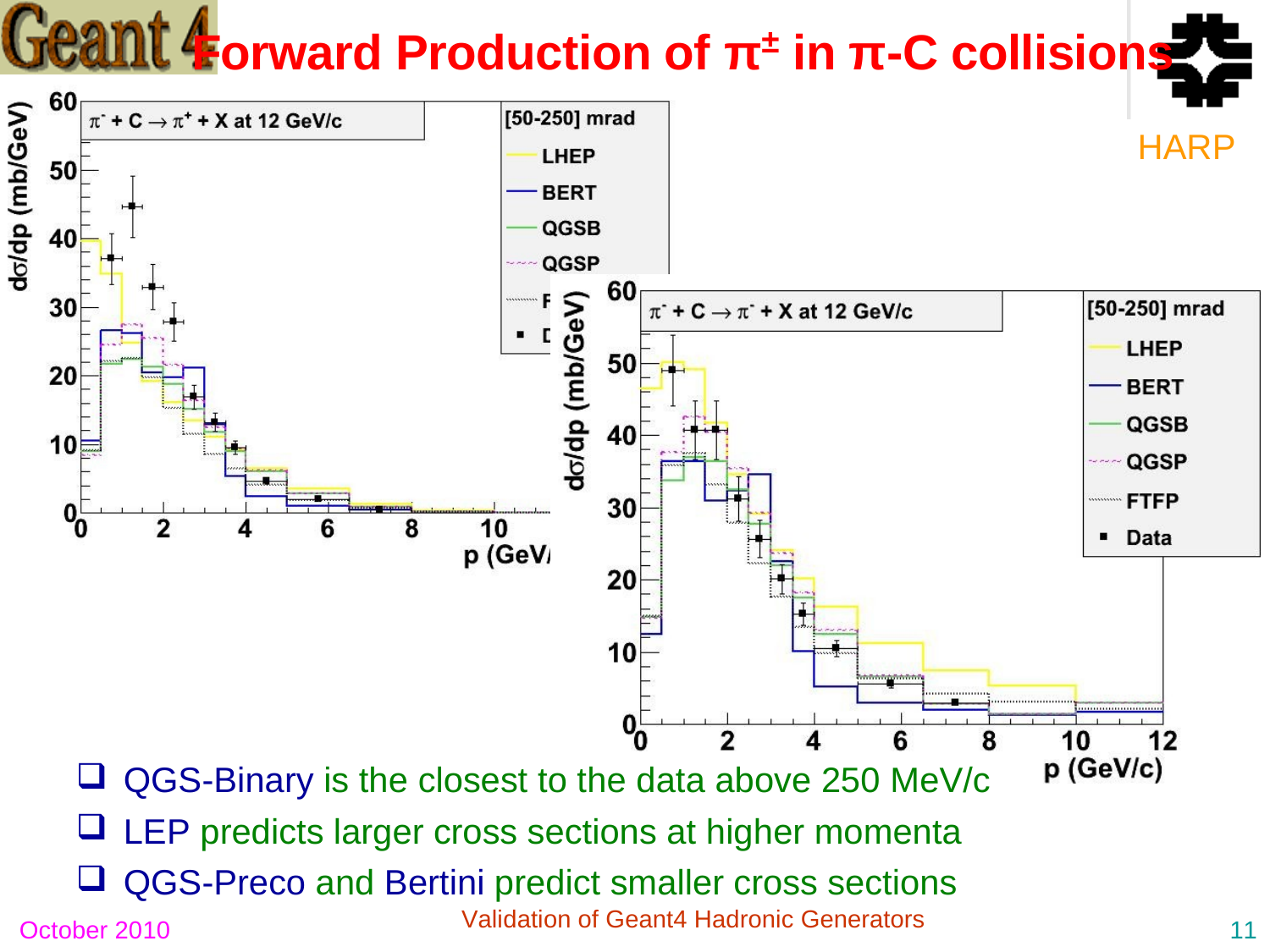# **Forward Production of π<sup>+</sup> in p-Al collisions**



 QGS-Binary, Bertini, FTF-Preco give reasonable description of the data

 QGS/Preco predicts larger cross section while Binary provides a much broader spectrum

October 2010 **Validation of Geant4 Hadronic Generators** 12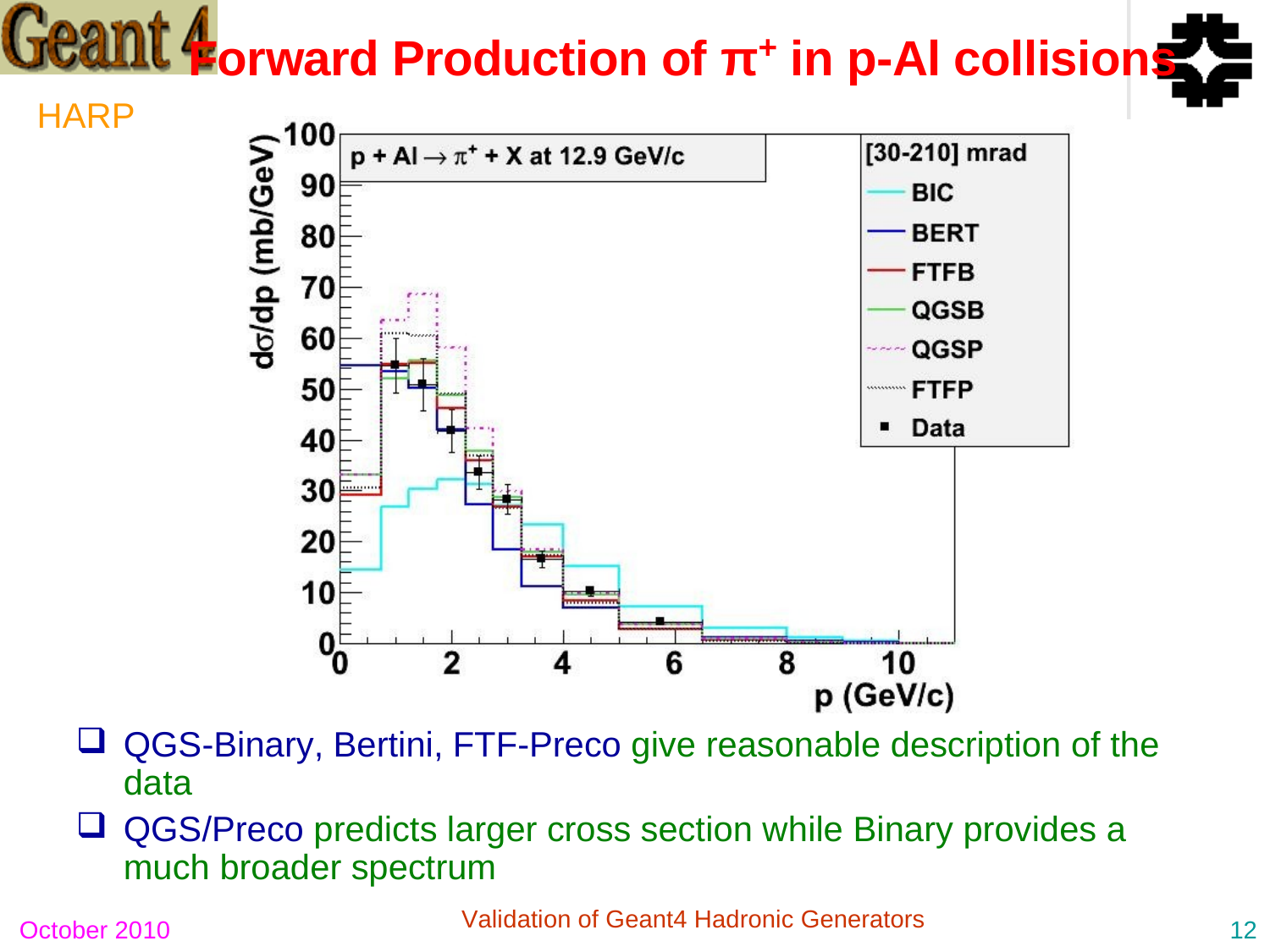

- $\Box$  FTF is good for at large y values and under-predicts at small y, large  $m_{\tau}$
- **Q** LEP predicts smaller cross sections
- CHIPS provides reasonable agreement for y values above 1.5
- October 2010<br>October 2010  $\Box$  Bertini gives a fair description of the data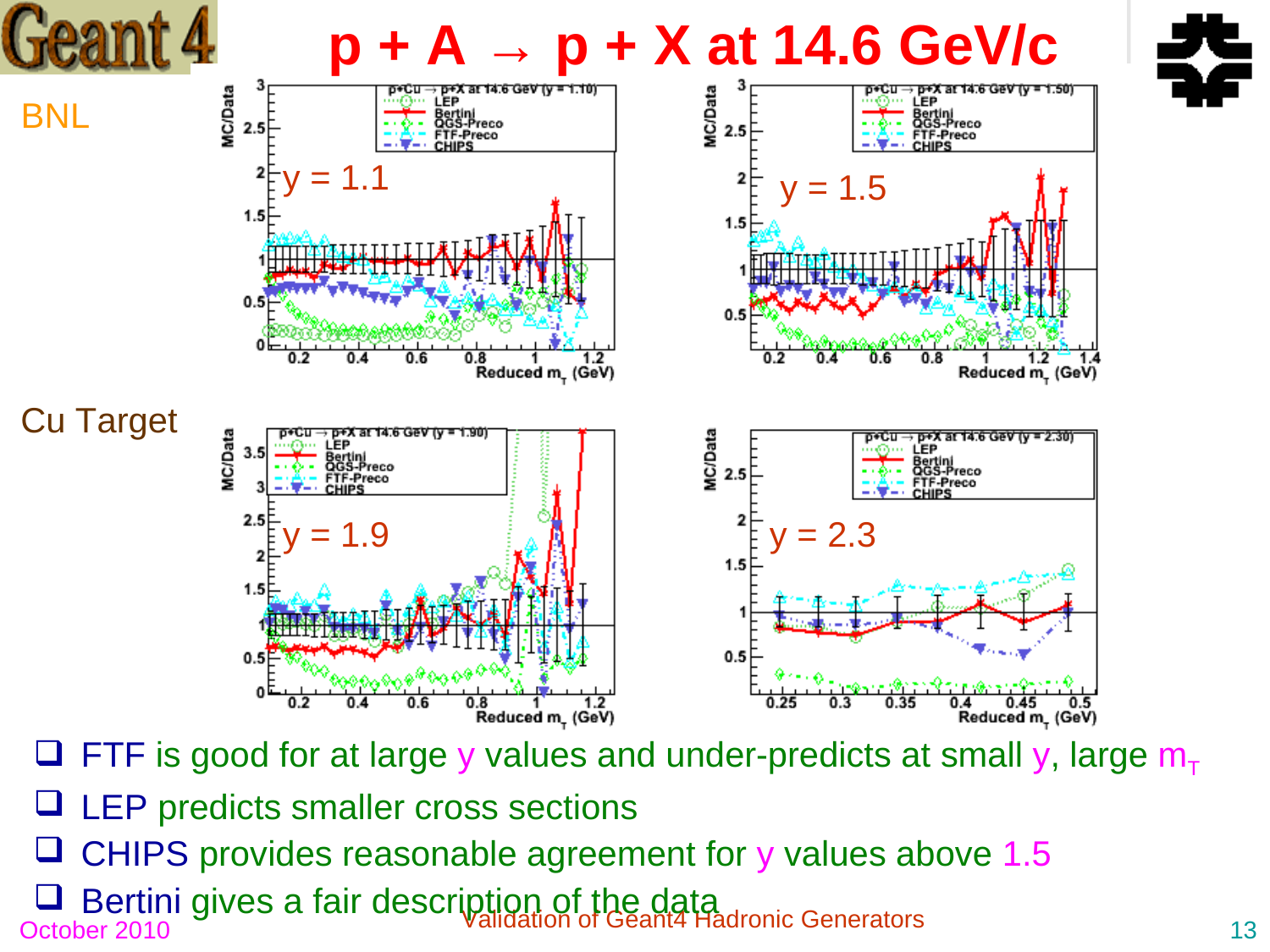

## **Validation Framework**



- $\Box$  Results from validation are of high interest to the user community:
	- how good is the agreement with experimental data
	- how is the modeling software evolving/improving
- **□ BUT !!! Current access and exposure of results is rather** "non-uniform"
- $\Box$  Develop a validation framework
	- improve the consistency of the tests
	- completion of tests on definite timescale
	- access to the results in the central location
	- share the tools and resources
	- share the comparison reference
	- track history as the hadronic models evolve

 $\Box$  The first versions for storage and publication of results have been implemented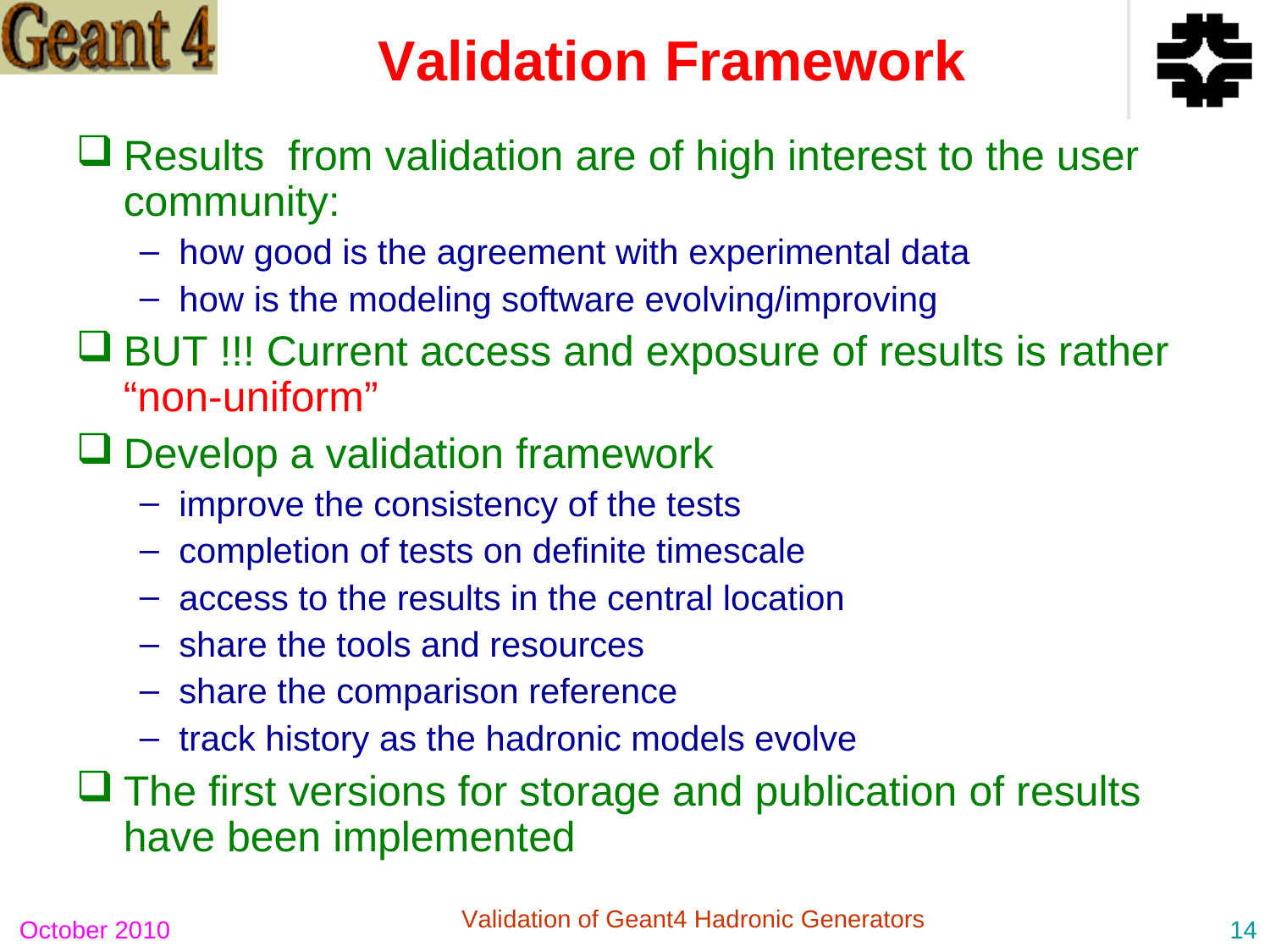## **First Implementation**



- □ Validation results are stored in a database under a central server
- $\Box$  A web application is deployed to store and display results

|      | <b>Geant 4</b>                                                      | Download   User Forum   Gallery   Site Index<br><b>Contact Us</b><br>Search Geant4                |                             |                         |                                                                                               |               |                                      |
|------|---------------------------------------------------------------------|---------------------------------------------------------------------------------------------------|-----------------------------|-------------------------|-----------------------------------------------------------------------------------------------|---------------|--------------------------------------|
|      | Home > Results & Publications > Physics Validation and Verification |                                                                                                   |                             |                         |                                                                                               |               |                                      |
| Home | <b>Validation Overview</b>                                          |                                                                                                   |                             | Electromagnetic         | Hadronic                                                                                      | <b>Expert</b> | <b>List of HAD Tests</b>             |
|      | Name of the Test: test47                                            |                                                                                                   |                             |                         |                                                                                               |               | <b>List of hadronic Tests</b>        |
|      | Responsible:                                                        | Sunanda Banerjee, J. Yarba (Fermilab)                                                             |                             |                         |                                                                                               |               |                                      |
|      | Description:                                                        | Intermediate energy validation is done by comparing Monte Carlo predictions vs experimental data. |                             |                         |                                                                                               | Hadrcap       |                                      |
|      |                                                                     |                                                                                                   |                             |                         |                                                                                               |               | <b>Ndata</b>                         |
|      |                                                                     |                                                                                                   | Geant4 Version: 9.2. ref08  | Test30iaea              |                                                                                               |               |                                      |
|      |                                                                     |                                                                                                   | Observable:                 | Inclusive m_T spectrum  |                                                                                               |               | test30                               |
|      |                                                                     |                                                                                                   | Reaction:                   | $p+Cu\rightarrow pi-+X$ |                                                                                               |               | test35                               |
|      |                                                                     |                                                                                                   |                             |                         |                                                                                               |               | test45                               |
|      | <b>Test Conditions</b>                                              |                                                                                                   | Results                     |                         |                                                                                               | test47        |                                      |
|      |                                                                     |                                                                                                   |                             |                         |                                                                                               |               |                                      |
|      | Name                                                                | Description                                                                                       |                             |                         |                                                                                               |               | 9.2. ref08<br>$\left  \cdot \right $ |
|      | Target                                                              | Copper                                                                                            |                             |                         |                                                                                               |               |                                      |
|      | Particle                                                            |                                                                                                   |                             |                         |                                                                                               |               |                                      |
|      | Energy                                                              | 14.6 GeV/c                                                                                        | MCData<br>Mga <sub>10</sub> |                         | p+Cu $\rightarrow$ $\pi$ +X at 14.6 GeV (y = 2.10)<br>(9.3.b01)<br>(V09-02-05)<br>(V09-02-08) |               |                                      |
|      | Bertini Cascade Version 9.3.b01                                     |                                                                                                   |                             |                         |                                                                                               |               |                                      |
|      | Bertini Cascade Version V09-02-05                                   |                                                                                                   |                             |                         |                                                                                               |               |                                      |
|      | Bertini Cascade Version V09-02-08                                   |                                                                                                   |                             |                         |                                                                                               |               |                                      |
|      | Rapidity                                                            | $y = 2.1$                                                                                         |                             |                         |                                                                                               |               |                                      |
|      | Score:                                                              | passed                                                                                            |                             | $\frac{1}{5}$           |                                                                                               |               |                                      |